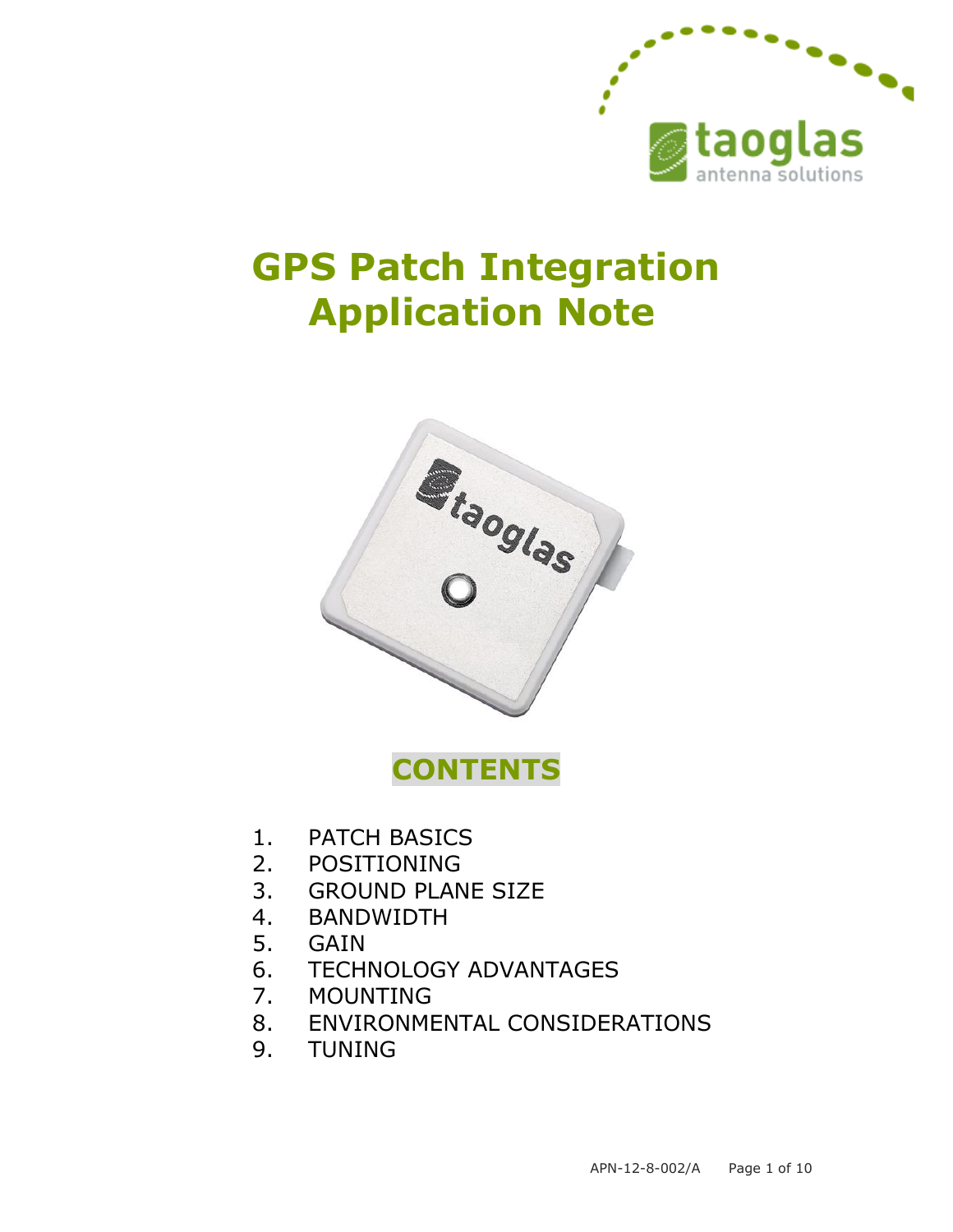

#### **1. PATCH BASICS**

A GPS ceramic patch antenna is preferred over other antenna typologies because it can be made into small format compact applications while maintaining its advantages of high gain towards zenith, a key requirement for satellite based navigation systems. The other key advantage is it can be made to be circularly polarized, and this matches more efficiently with the circularly polarized radiation transmitted from the GPS satellites.

#### **2. POSITIONING**

Theoretically the best position for the GPS antenna is on top of the GPS receiver in the centre of the PCB. There are both electrical and physical reasons for this. The electrical reasons are that by placing the antenna directly above the GPS receiver removes the necessity for a transmission line on the PCB between the feed point on the antenna and the input to the GPS receiver. The physical reason is that if the antenna is placed in the centre of the PCB then the radiation plots won't be skewed due to the effects of placing it close to the edge of the PCB.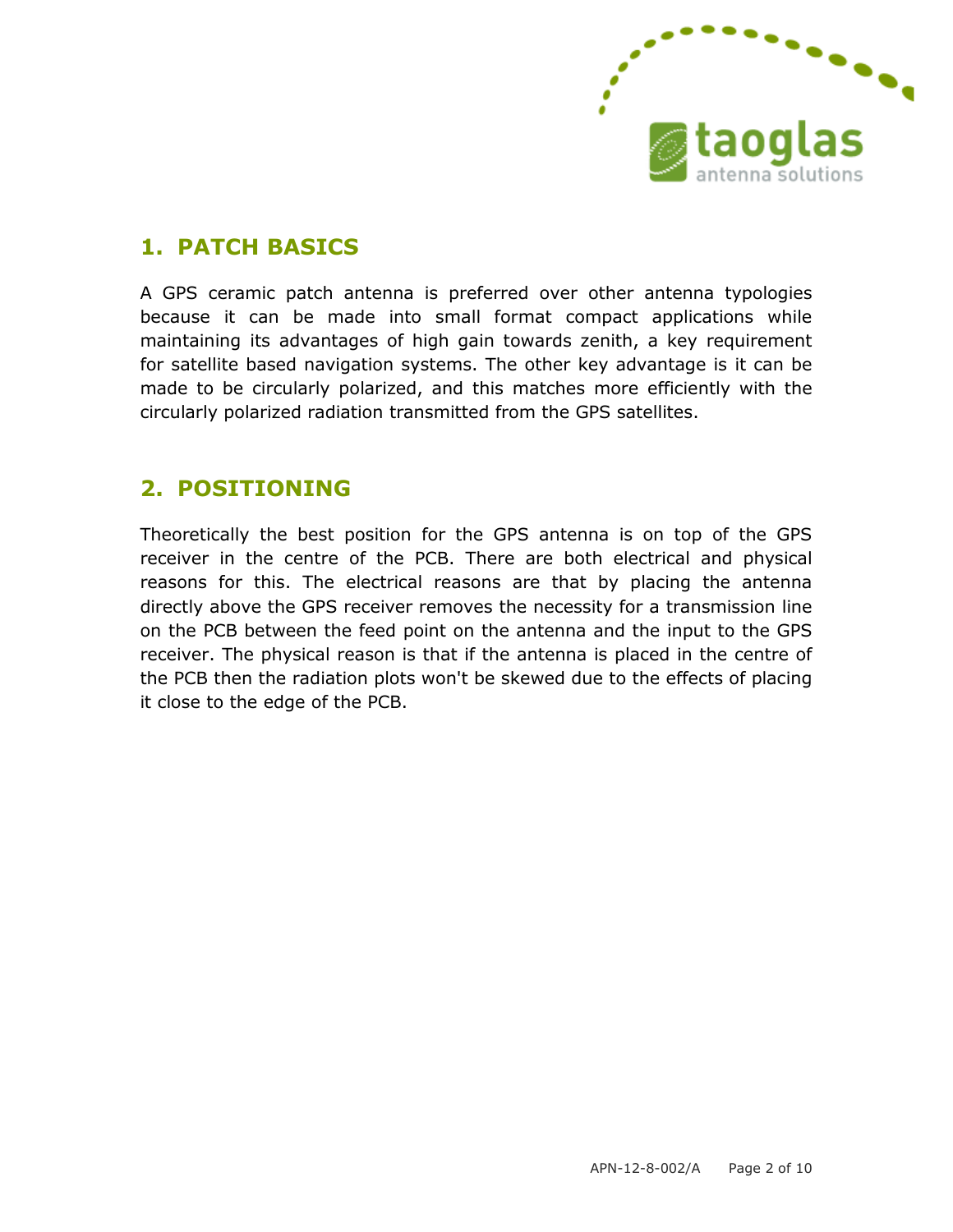

## **3. GROUND PLANE SIZE**

The larger the ground-plane, the higher the antenna gain in general. Also the centre frequency of the antenna will change in proportion to the size of the ground-plane.



Fig. 1 Centre Frequency shift with Ground-plane size

#### **4. BANDWIDTH**

The effective bandwidth of a GPS antenna is usually measured by the frequency band, below -10dB return loss. The bandwidth of a GPS ceramic patch narrows with size of the patch.

Typical bandwidths for GPS patches are as follows

| 25*25*4 mm   | 20 MHz |
|--------------|--------|
| $18*18*4$ mm | 10 Mhz |
| $15*15*4$ mm | 8 Mhz  |
| $12*12*4$ mm | 7 MHz  |
| $10*10*4$ mm | 5 MHz  |

Therefore the smaller the antenna, the higher the chance that it will experience frequency shifts in the device, this will cause it to perform very poorly, thus necessitating the antenna bandwidth to be retuned to have the effective bandwidth at the GPS 1.5754 GHz frequency.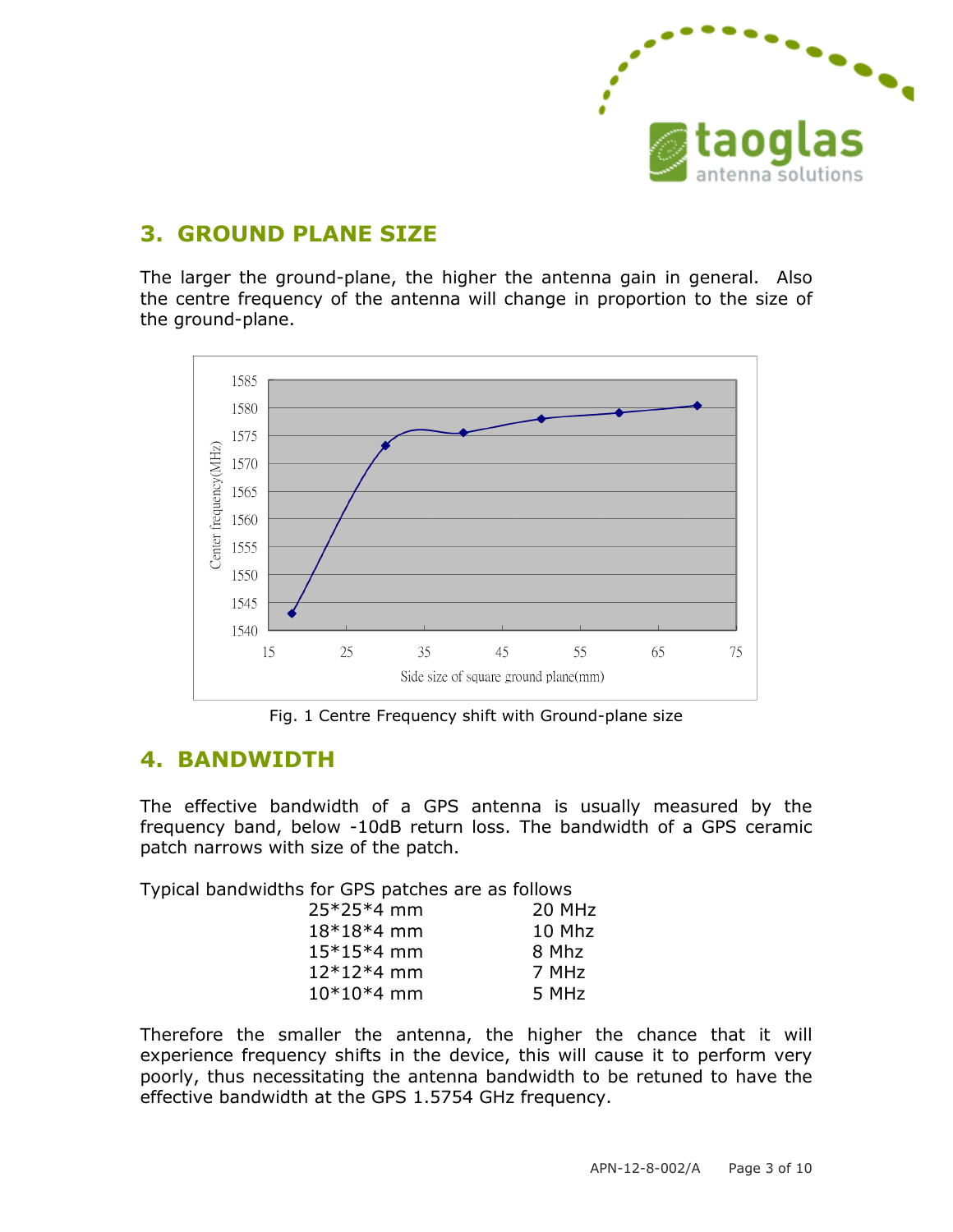

# **5. GAIN**

Gain of the antenna is chiefly determined by the directionality of the antenna and the surface area.

A GPS patch antenna has high gain towards the zenith (highest point in the sky), and gradually decreasing gain towards the horizon.

Typical peak gain for GPS patch antennas on standardized ground planes are following.

| 25mm Patch | 5 dBi     |
|------------|-----------|
| 18mm Patch | 2dBi      |
| 15mm Patch | 1dBi      |
| 12mm Patch | $0.5$ dBi |
| 10mm Patch | $-2$ dBi  |



Fig. 2 Gain vs Size of Ground-plane

A larger ground plane will increase the gain of the antenna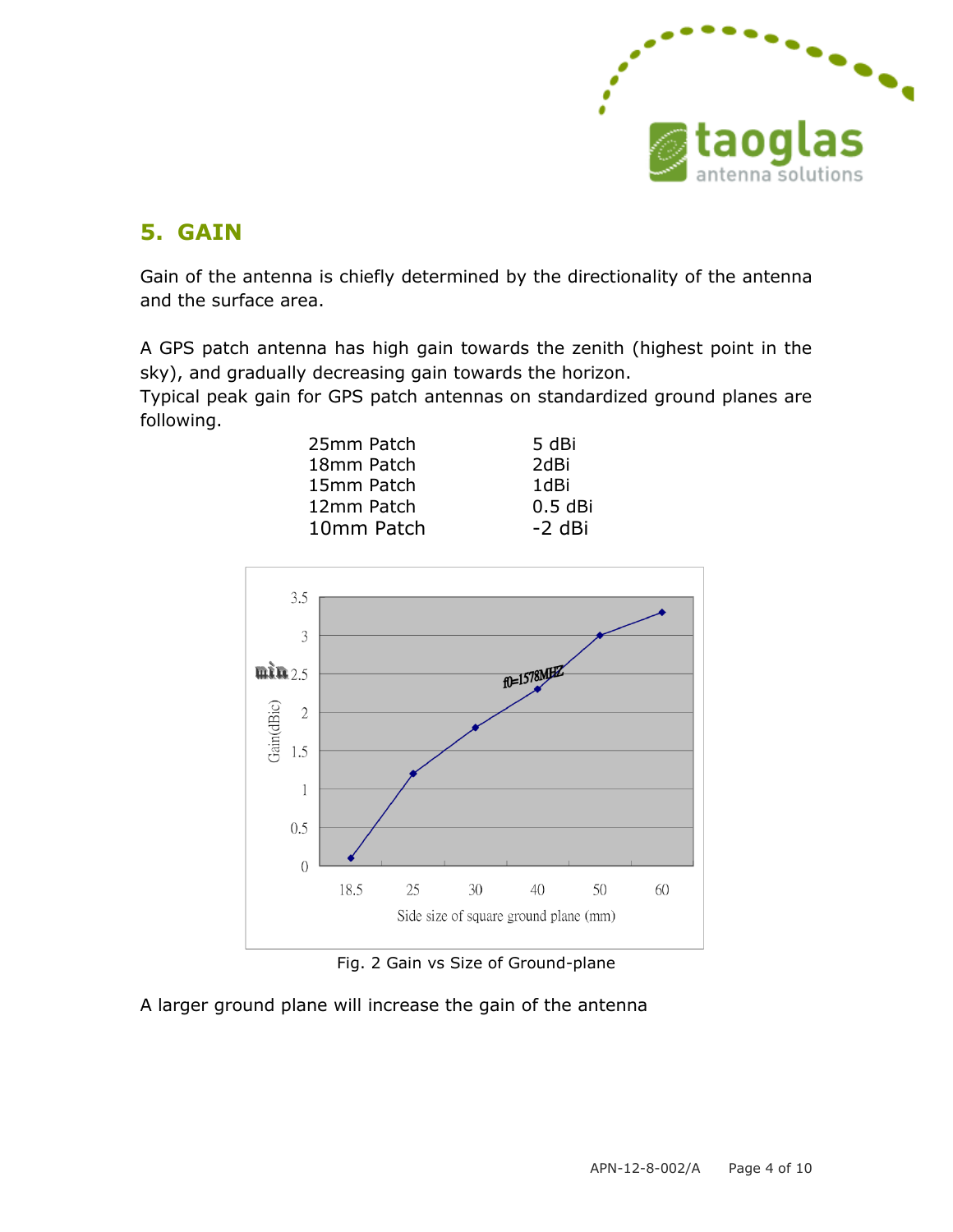

## **6. ADVANTAGES of the GPS Patch**

- o Maximum gain towards sky critical for high performance applications
- o Suitable for high volume mass production
- o Economical
- o Small form factor
- o Can be optimized by tuning to environment

## **7. MOUNTING**

There are two GPS patch mounting types available.

#### **7.1 PATCH WITH PIN**

The standard patch is mounted using double sided tape to the cleared area on the device board. The pin goes through to the bottom side of the board where it is soldered to the feed line.



Fig. 3 Patch with Pin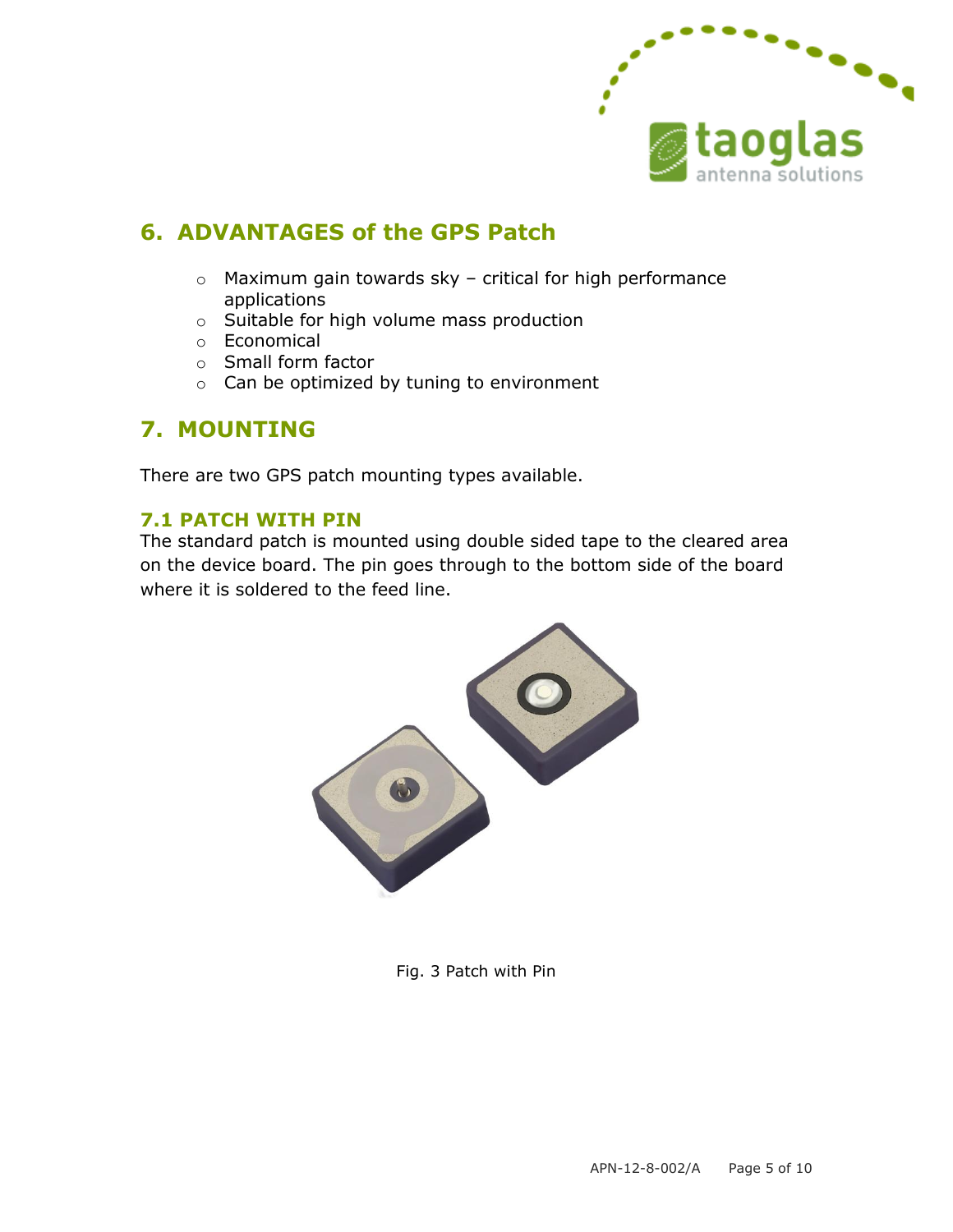

#### **7.2 SMT MOUNT PATCH**

Taoglas also has unique patches that can be surface mounted using reflow soldering directly to pads on the board using normal reflow temperature profiles The patches come in tape and reel for easy pick and place. They have been automotive quality approved at up to 20G vibrations and also pass peak temperatures in reflow process up to 261 degrees Celsius at 41 seconds.



Fig. 4 Patch with Solder Pads for SMT Mount



Fig. 5 Example of SMD Patch Board Footprint on Taoglas Evaluation Board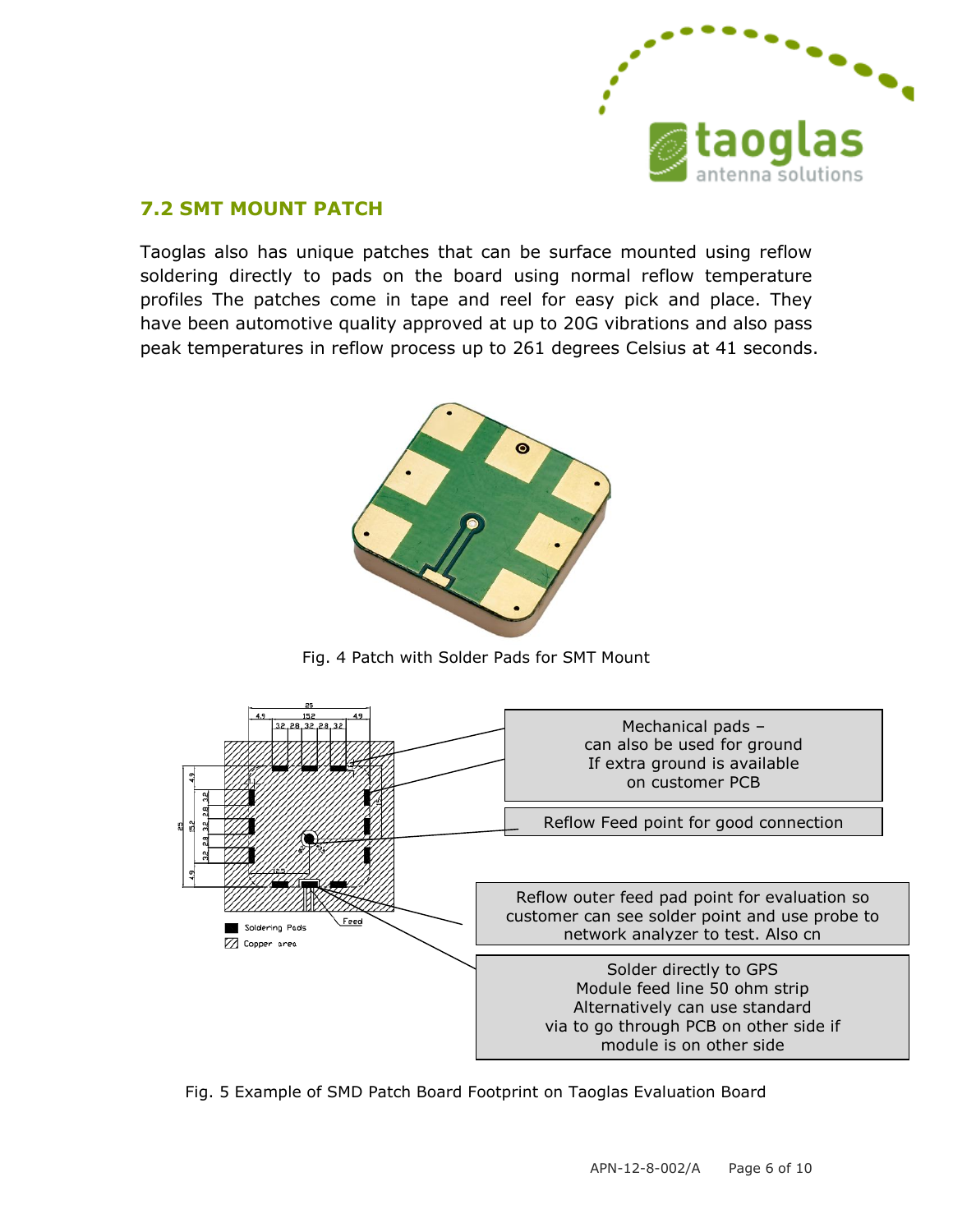

# **8. ENVIRONMENTAL CONSIDERATIONS**

Close proximity to components or housing affects the electrical performance of all antennas. The centre frequency will shift, and the radiation pattern will be skewed. We call the process by which we try to realign the centre frequency and impedance "tuning".

When placed on a non-conductive area of the board, ideally there should be clearance of  $4\sim10$ mm in all directions from the board/housing for maximum efficiency.

#### **9. TUNING**

GPS Patch antennas should be tuned to their ground-plane that they are mounted on and taking into account the frequency shifts due to the specific device environment the antenna finds itself in. This is done with real-life trial and error testing, which is much faster and more accurate than trying to use simulation tools.

#### **9.1 IMPEDENCE MATCHING**

The antenna will be tuned to get close to a 50 Ohm match on the Smith Chart when in the device. The S11 return loss magnitude is also looked at and the industry standard is <10dB across the bandwidth.

But it can be more important to check the radiation pattern and gain at inbandwidth frequencies to understand the real performance of the antenna in the device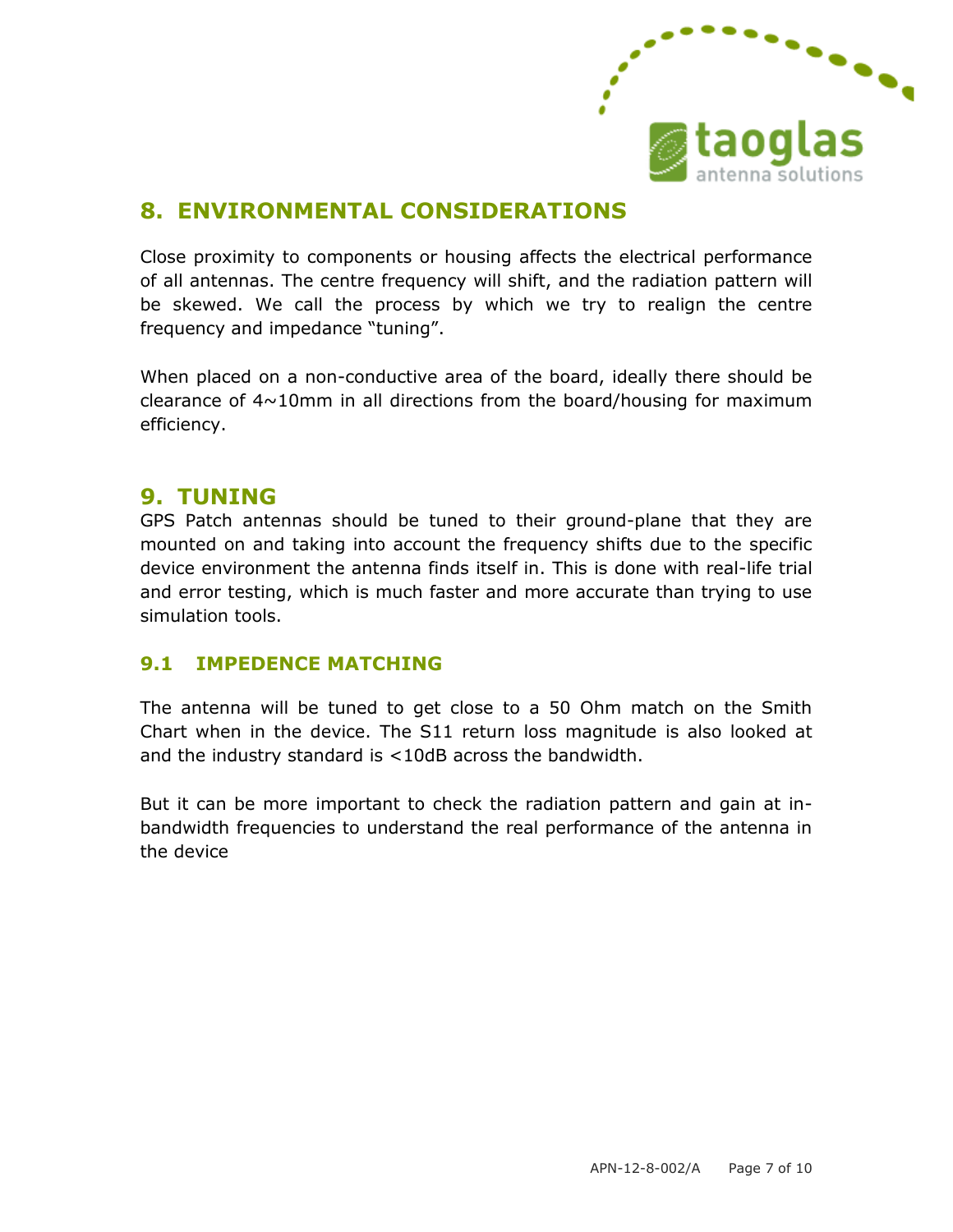

The antenna is physically tuned a number of ways, the shape of the top silver electrode can be changed, or the feed-point can be moved.



Fig. 6 Example of Tuning change to a GPS Patch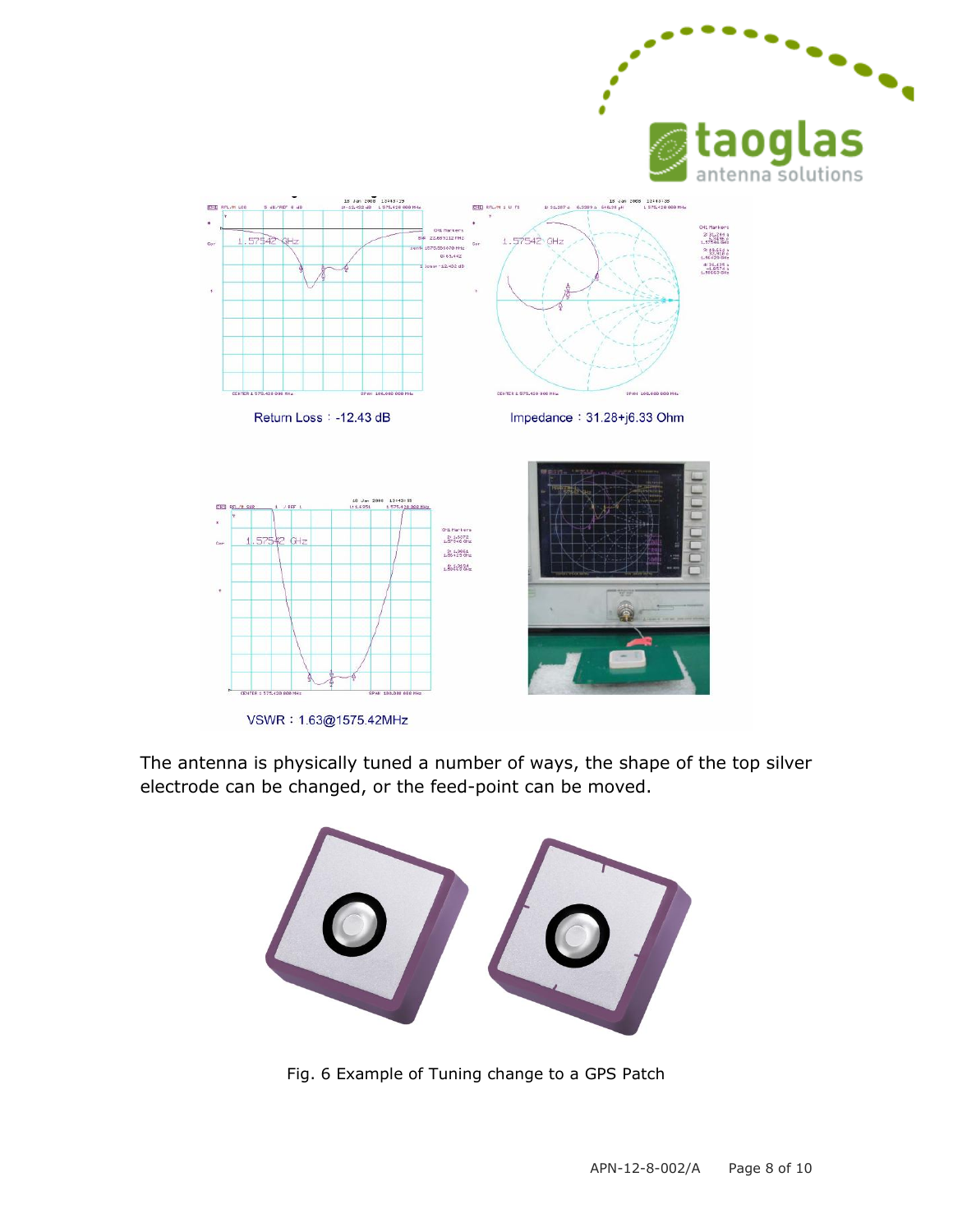

#### **9.2 RADIATION PATTERN AND GAIN TESTING**

Radiation patterns of the antennas X-Y and Y-Z planes are taken in the device.

This corresponds to two vertical cuts of an "apple" type pattern which is the typical pattern of a GPS patch antenna at cross angles to each other. Where they intersect we can then take their point readings at 0deg/180 deg horizontal to have four points of reference for the horizontal radiation pattern and drawing a line through them we can now produce the horizontal radiation pattern of the radiation thereby giving us a 3D view of the radiation pattern.

These radiation patterns tell us the most important information about the real-life antenna performance in the field such as the antenna's ability to receive signals from satellites at low altitudes, or to be able to compare relative performance of one antenna against another. The below patterns are taken from scans of a 25mm\*25mm\*2mm patch on an extended 35mm ground-plane.